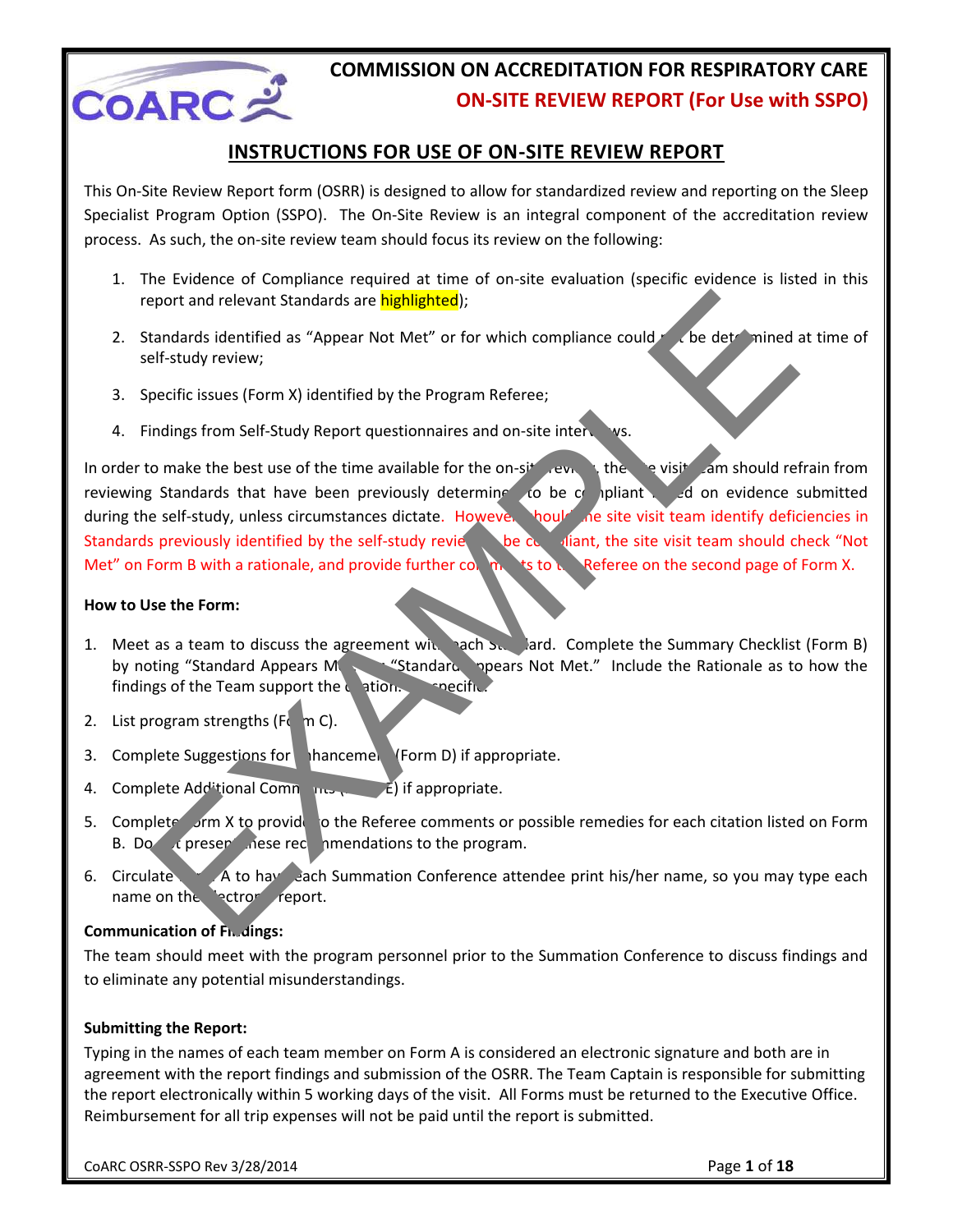

# **ON-SITE REVIEW REPORT**

## **(For use with the SSPO)**

| <b>Program Name:</b>                                                                                                                                               | Program #: 4                                                                                                                                                                                                                                                                                                |
|--------------------------------------------------------------------------------------------------------------------------------------------------------------------|-------------------------------------------------------------------------------------------------------------------------------------------------------------------------------------------------------------------------------------------------------------------------------------------------------------|
| <b>On-Site Reviewer Check List:</b><br><b>Read Opening Script</b>                                                                                                  |                                                                                                                                                                                                                                                                                                             |
| <b>Conduct interviews</b><br>CEO, Dean/Division Chair<br><b>Support Personnel</b><br>Graduates<br><b>Advisory Committee members</b><br><b>Review documentation</b> | Key Pe.<br>nnel (PD, DCE, MD, PPI)<br>ty<br>1 <sup>st</sup><br>ar stude<br>$2^{ng}$<br>ear students                                                                                                                                                                                                         |
| (Including Minimal Evidence of Com                                                                                                                                 | nce Avellabie for On-Site Review Team)                                                                                                                                                                                                                                                                      |
| Standards 1.09/5.09/5.11:                                                                                                                                          |                                                                                                                                                                                                                                                                                                             |
| Copies of duly executed agree en.<br>but that are used by $t \rightarrow$ progran                                                                                  | <b>Intraction</b> emorandum of understanding for each SSPO affiliate<br>(e.g., institutions, clinics, or oth thee set $\sim$ ss not under the authority of the sponsoring institution<br>clinical experiences.)                                                                                             |
| Standards 2.08/2.13/2.15/2.1 /5.12:                                                                                                                                |                                                                                                                                                                                                                                                                                                             |
| Results contracted to Results<br>Standard 2                                                                                                                        | evaluations for all SSPO courses.                                                                                                                                                                                                                                                                           |
| physicia instructional input related to SSPO.<br>Record                                                                                                            |                                                                                                                                                                                                                                                                                                             |
| Standards 3.09/4.05, .04/4.06/4.07:                                                                                                                                |                                                                                                                                                                                                                                                                                                             |
|                                                                                                                                                                    | Course syllabi for all courses required for completion of the SSPO. Each syllabus should, at a minimum,<br>include the following: course description, learning goals/outcomes, specific instructional objectives,<br>methods of evaluation, content outline, and criteria for successful course completion. |
| Standards 3.09/3.06/3.10:                                                                                                                                          |                                                                                                                                                                                                                                                                                                             |
| the evaluations;                                                                                                                                                   | SSPO student evaluations performed by faculty, supporting the uniform and equitable administration of                                                                                                                                                                                                       |
|                                                                                                                                                                    |                                                                                                                                                                                                                                                                                                             |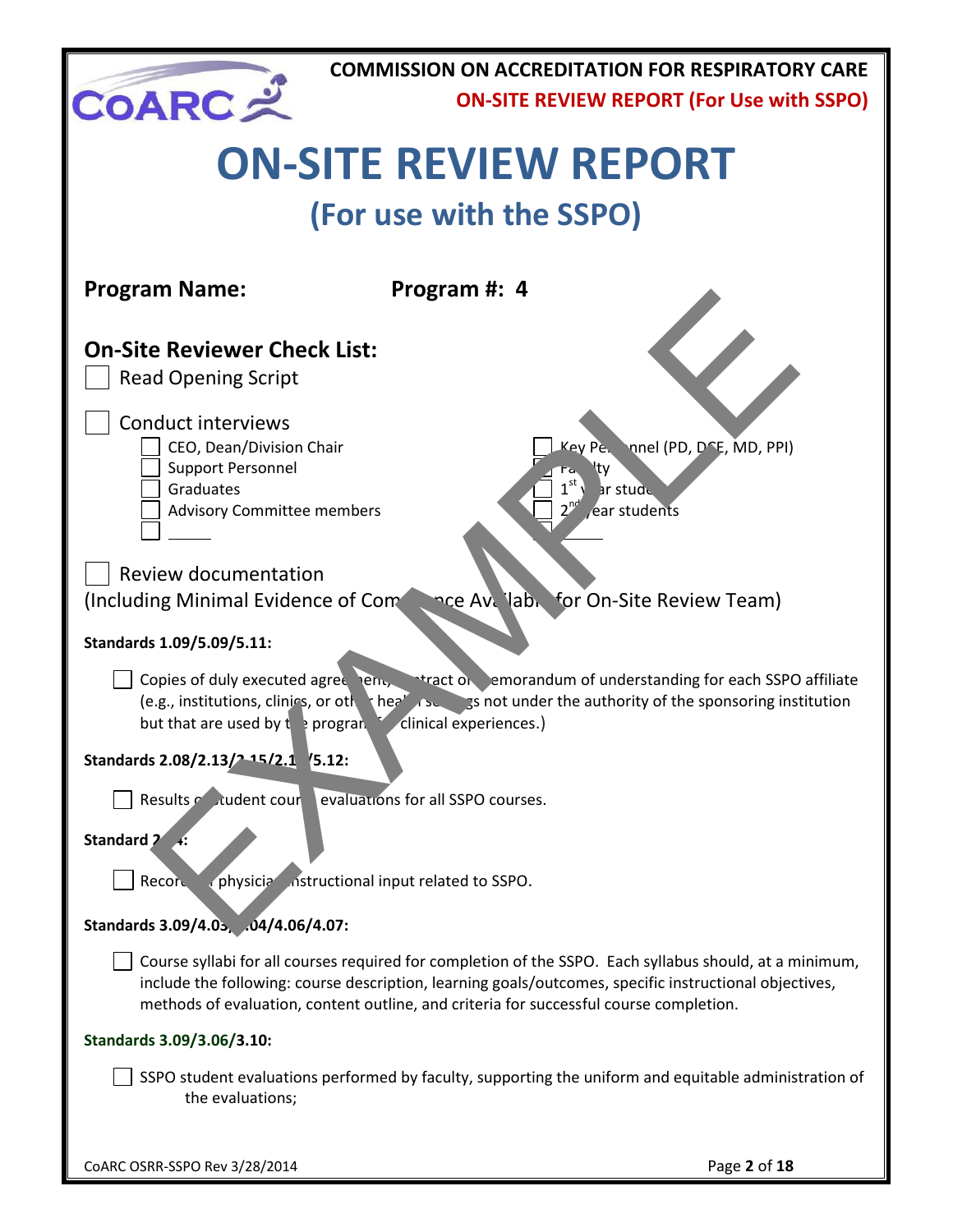|                                                                                                   | <b>COMMISSION ON ACCREDITATION FOR RESPIRATORY CARE</b>                                                                                                                |
|---------------------------------------------------------------------------------------------------|------------------------------------------------------------------------------------------------------------------------------------------------------------------------|
| <b>COARCメ</b>                                                                                     | <b>ON-SITE REVIEW REPORT (For Use with SSPO)</b>                                                                                                                       |
|                                                                                                   | SSPO Student evaluations of instruction documenting the following:                                                                                                     |
|                                                                                                   | (a) satisfaction with the uniform and equitable administration of evaluations;<br>(b) satisfaction with the frequency of evaluations and opportunities for remediation |
| and program options (if applicable).                                                              | Results of SSPO student course and faculty evaluations by cohort groups separately for base programs                                                                   |
| Standard 3.11:                                                                                    |                                                                                                                                                                        |
|                                                                                                   | Records of training participation by SSPO clinical evaluators;                                                                                                         |
|                                                                                                   | Results of a review of SSPO student evaluations for the purpose of determin.<br>$er$ -rater $r$ ability.                                                               |
| Standard 3.16:                                                                                    |                                                                                                                                                                        |
|                                                                                                   | Results of evaluations for all SSPO clinical sites and preceptors:                                                                                                     |
|                                                                                                   | Results of SSPO student evaluations of clinical courser sites, and<br>precep.                                                                                          |
| <b>Standard 4.12:</b>                                                                             |                                                                                                                                                                        |
| Clinical evaluation mechanisms that document to<br>clinical setting;                              | independence of the SSPO student in the<br>ngress.                                                                                                                     |
| Clinical syllabi detailing student comperencie                                                    |                                                                                                                                                                        |
|                                                                                                   | Program evaluation plan and evalts of these valuations for all SSPO clinical sites and preceptors.                                                                     |
| <b>Standards 4.01/4.02:</b><br>Documentation of SSI<br>expected of program $\frac{1}{2}$ aduates; | compet es encompassing knowledge, technical proficiency, and behaviors                                                                                                 |
| SSPO Evaluation mechanics                                                                         | ried to monitor knowledge, performance, and behavior.                                                                                                                  |
| Standards 3.1 4.08/4,09/4.12                                                                      | Records of ARC SSPO <sub>s</sub> raduate and employer satisfaction surveys.                                                                                            |
| Standard 3.16/4 1/4.12                                                                            |                                                                                                                                                                        |
| Surveys.                                                                                          | Records of Co.ARC SSPO Student-Program Resource Surveys and SSPO Program-Personnel Resource                                                                            |
| Standard 5.12:                                                                                    |                                                                                                                                                                        |
|                                                                                                   | Work study contracts (if not applicable, check here $  \quad  $ ).                                                                                                     |
| <b>Standard 5.15:</b>                                                                             |                                                                                                                                                                        |
|                                                                                                   | Documented Health Insurance Portability and Accountability Act of 1996 (HIPAA) training.                                                                               |
|                                                                                                   |                                                                                                                                                                        |

CoARC OSRR-SSPO Rev 3/28/2014 Page **3** of **18**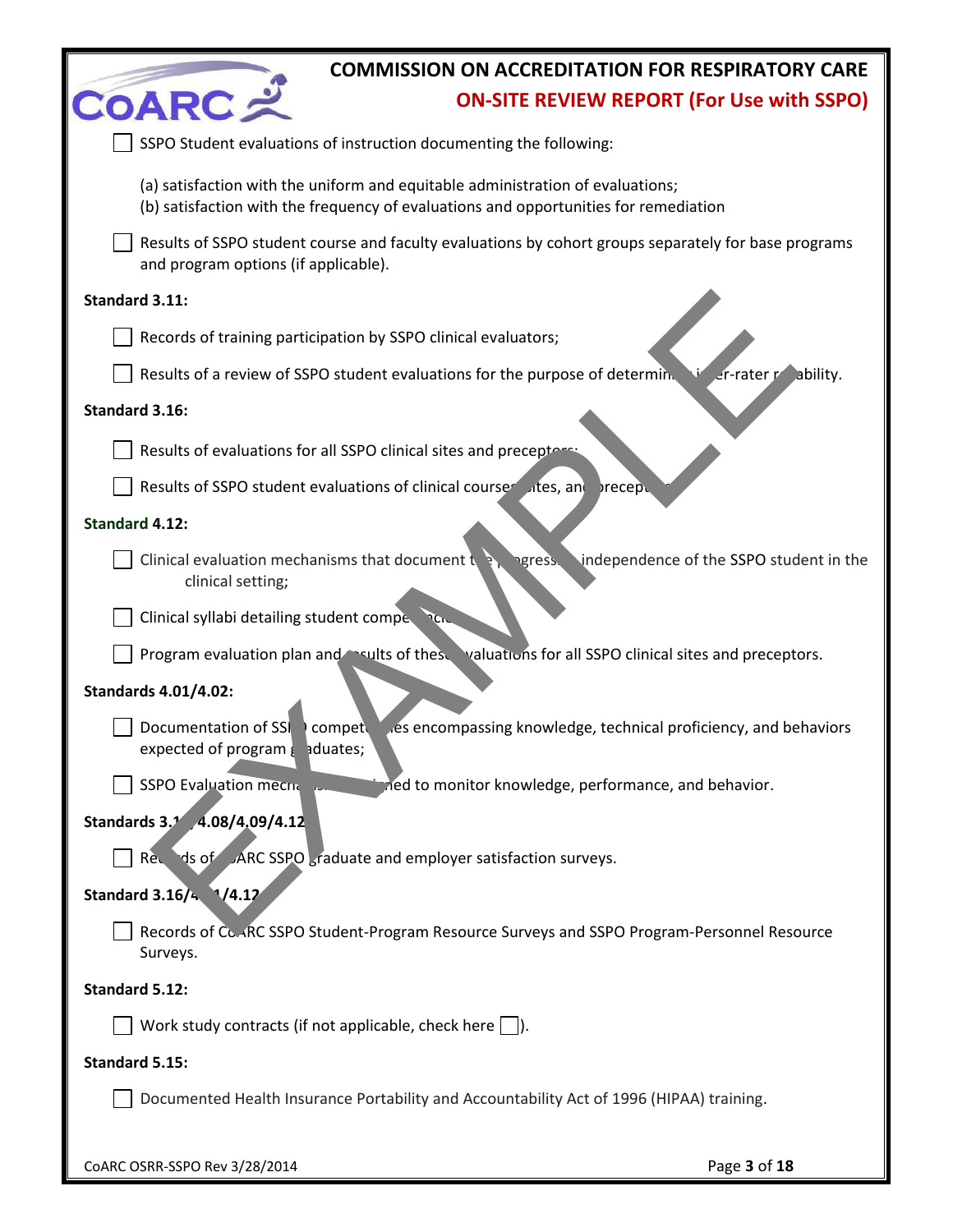| <b>COMMISSION ON ACCREDITATION FOR RESPIRATORY CARE</b>                                                                                                                                          |
|--------------------------------------------------------------------------------------------------------------------------------------------------------------------------------------------------|
| <b>COARC=</b><br><b>ON-SITE REVIEW REPORT (For Use with SSPO)</b>                                                                                                                                |
| <b>Standards 3.09/5.15:</b>                                                                                                                                                                      |
| Documentation of academic advisement and counseling sessions with SSPO students.                                                                                                                 |
| Standards 5.18/5.19/5.20/5.21:                                                                                                                                                                   |
| Hard copy or electronic SSPO student records for at least the past five (5) years.                                                                                                               |
| Standard 5.22:                                                                                                                                                                                   |
| Hard copy or electronic copy of each of the following (for at least the past five $(5)$ )<br>$\sqrt{rs}$ :                                                                                       |
| Annual Report of Current Status for the SSPO and supporting documen. tion:                                                                                                                       |
| SSPO Course syllabi;                                                                                                                                                                             |
| SSPO Resource assessment surveys;                                                                                                                                                                |
| SSPO Clinical affiliate agreements and schedules;                                                                                                                                                |
| SSPO Advisory Committee minutes.                                                                                                                                                                 |
| <b>Additional Documentation:</b><br>Inspect facilities:<br>Student ancillary<br>Clar Joms<br>Joratories (sleep<br><b>Offices</b><br>b, computer)<br>Prepare, eliminary site visit report on site |
| <b>Consultation Conference</b>                                                                                                                                                                   |
| Summation Conference: read Summation Script, including strengths and deficiencies                                                                                                                |
| Finalize site visit report, if necessary                                                                                                                                                         |
| File site visit report with CoARC Executive Office within 5 working days of visit                                                                                                                |
| Page 4 of 18<br>CoARC OSRR-SSPO Rev 3/28/2014                                                                                                                                                    |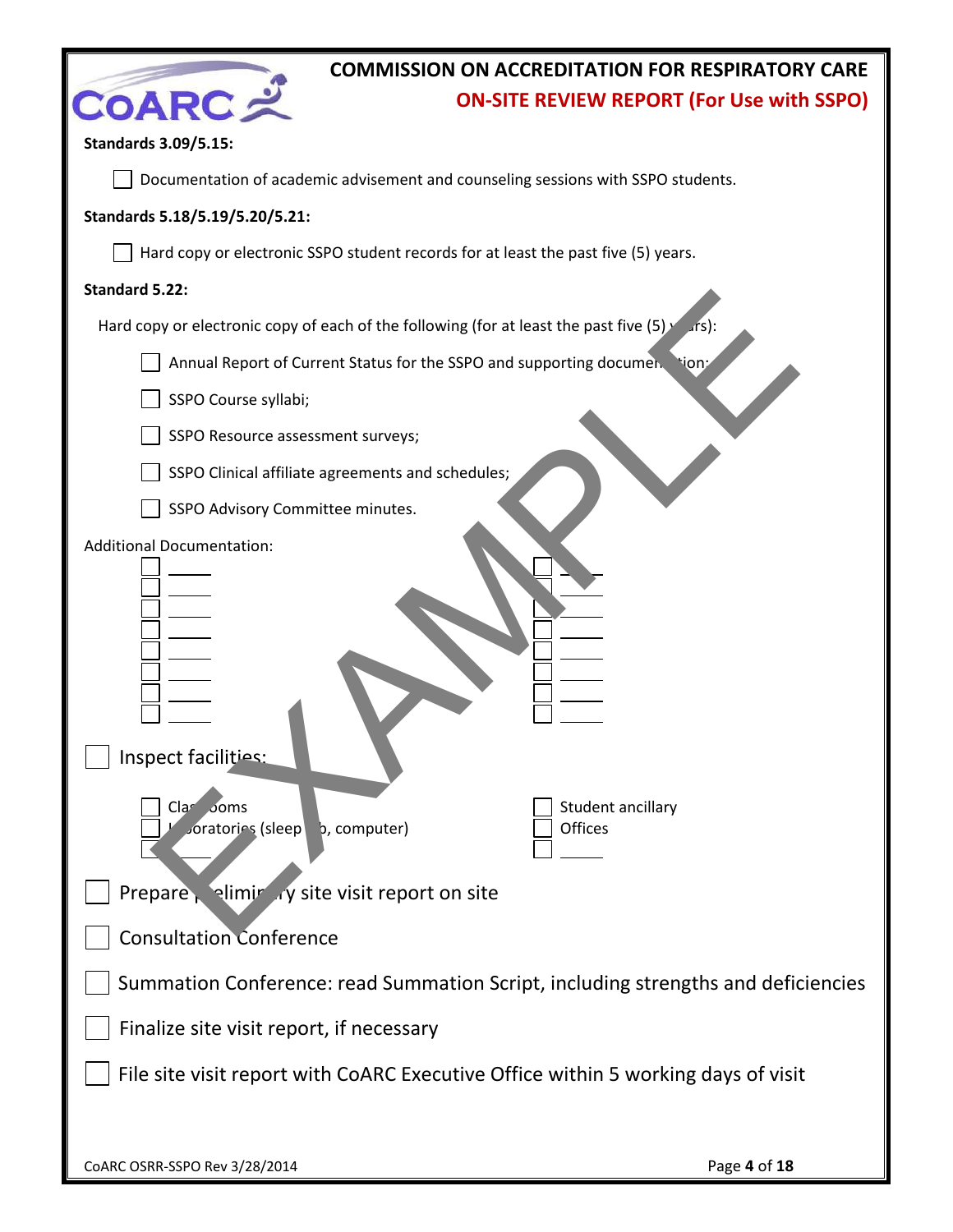

# **FORM A On-Site Review Attendance List FORM A**



| Program #:                                                                                                           | $\overline{4}$   | Referee: |                             |
|----------------------------------------------------------------------------------------------------------------------|------------------|----------|-----------------------------|
| Name of Program:                                                                                                     |                  |          |                             |
| Program Address:                                                                                                     |                  |          |                             |
| City, State, Zip:                                                                                                    |                  |          |                             |
| <b>Accreditation Status:</b>                                                                                         | Select Drop Down |          |                             |
| Date(s) Visited:                                                                                                     |                  |          |                             |
| Program Director:                                                                                                    |                  |          |                             |
| Director of Clinical Education:                                                                                      |                  |          |                             |
| <b>SSPO Primary Instructor:</b>                                                                                      |                  |          |                             |
| <b>Medical Director:</b>                                                                                             |                  |          |                             |
| Co-Medical Director (if applicable):<br><b>Summation Conference Attendees:</b>                                       |                  |          |                             |
| <b>Print Name and Title</b>                                                                                          |                  |          | <b>Print Name and Title</b> |
|                                                                                                                      |                  |          |                             |
|                                                                                                                      |                  |          |                             |
|                                                                                                                      |                  |          |                             |
|                                                                                                                      |                  |          |                             |
|                                                                                                                      |                  |          |                             |
|                                                                                                                      |                  |          |                             |
| <u> 1980 - Andrea Santa Andrea Santa Andrea Santa Andrea Santa Andrea Santa Andrea Santa Andrea Santa Andrea San</u> |                  |          |                             |

Name/Credentials of Team Captain (PRINT) Name/Credentials of Team Member (PRINT)

Note: Typing in the on-site reviewer's name represents an electronic signature of this document.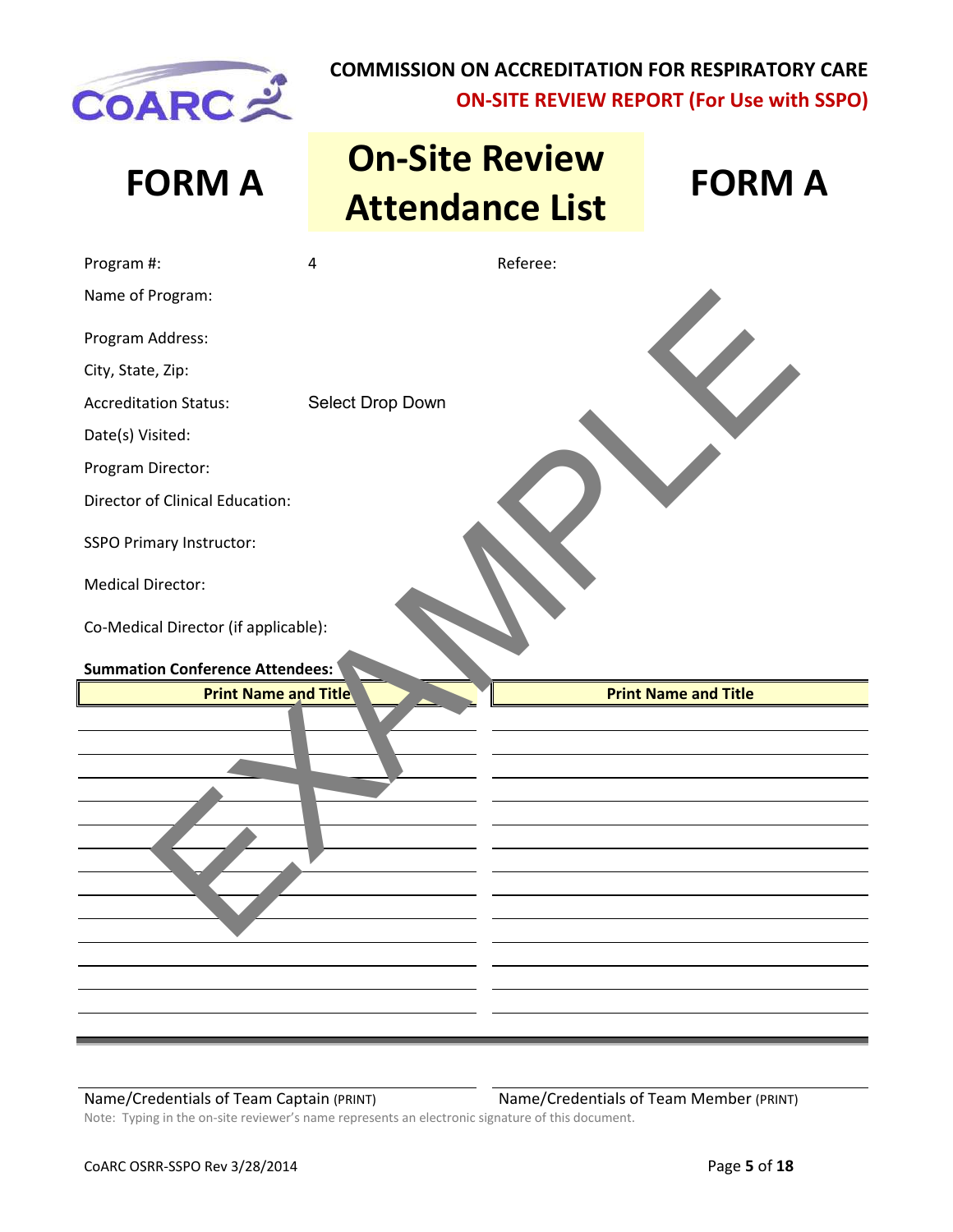

# **FORM B Summary Checklist FORM B**

|                                                                                                                                                                                                                                                                                                                                                                                                                                                                                                                                                                 | <b>FORM B</b>                                                                                          |                                                 | <b>Summary Checklist</b> | <b>FORM B</b>                                                                                                                                                                          |                                                                    |
|-----------------------------------------------------------------------------------------------------------------------------------------------------------------------------------------------------------------------------------------------------------------------------------------------------------------------------------------------------------------------------------------------------------------------------------------------------------------------------------------------------------------------------------------------------------------|--------------------------------------------------------------------------------------------------------|-------------------------------------------------|--------------------------|----------------------------------------------------------------------------------------------------------------------------------------------------------------------------------------|--------------------------------------------------------------------|
| Program Name:                                                                                                                                                                                                                                                                                                                                                                                                                                                                                                                                                   |                                                                                                        | Program #:                                      |                          |                                                                                                                                                                                        |                                                                    |
| Instructions: Check the appropriate box indicating the team's judgment of the compliance with each of the Sandada ased on the review of the evidence<br>obtained from the on-site review. After the report is submitted to CoARC, the program Refere may add, delete, odlify the content of the report prior to<br>sending the report to the program. The program is then allowed the opportunity to respond writing before final action is taken by the CoARC Board.<br>Note: Evidence for compliance with highlighted Standards must be made available to on- |                                                                                                        |                                                 |                          |                                                                                                                                                                                        |                                                                    |
| <b>Standard</b>                                                                                                                                                                                                                                                                                                                                                                                                                                                                                                                                                 | <b>Standard Description</b>                                                                            | <b>Standard</b><br><b>Appears</b><br><b>Met</b> | desc.<br>Be special      | and Appears Not Met, including Rationale<br>the findings that support the judgment that the<br><b>Standard appears Not Met.</b><br>about which elements of a Standard appear Not Met.) | Compliance<br>determined<br>at time of<br>Self-Study<br>Submission |
|                                                                                                                                                                                                                                                                                                                                                                                                                                                                                                                                                                 | PROGRAM ADMINISTRATION AND<br><b>SPONSORSHIP</b>                                                       |                                                 |                          |                                                                                                                                                                                        |                                                                    |
|                                                                                                                                                                                                                                                                                                                                                                                                                                                                                                                                                                 | <b>Institutional Accreditation</b>                                                                     |                                                 |                          |                                                                                                                                                                                        |                                                                    |
| 1.01                                                                                                                                                                                                                                                                                                                                                                                                                                                                                                                                                            | Sponsor is accredited and authorized to award a<br>minimum of an Associate's degree.                   |                                                 |                          |                                                                                                                                                                                        |                                                                    |
|                                                                                                                                                                                                                                                                                                                                                                                                                                                                                                                                                                 | <b>Consortium</b>                                                                                      |                                                 |                          |                                                                                                                                                                                        |                                                                    |
| 1.02                                                                                                                                                                                                                                                                                                                                                                                                                                                                                                                                                            | <b>Report</b> not<br>Responsibilities of consortium<br>formally documented.<br>applicable              |                                                 |                          |                                                                                                                                                                                        |                                                                    |
| 1.03                                                                                                                                                                                                                                                                                                                                                                                                                                                                                                                                                            | Consortium capable of<br>check in ot<br>providing requisite instruction.<br>applicable                 |                                                 |                          |                                                                                                                                                                                        |                                                                    |
|                                                                                                                                                                                                                                                                                                                                                                                                                                                                                                                                                                 | <b>Sponsor Responsibilitie</b>                                                                         |                                                 |                          |                                                                                                                                                                                        |                                                                    |
| 1.04                                                                                                                                                                                                                                                                                                                                                                                                                                                                                                                                                            | nsibilities <sup>®</sup><br>$\sqrt{-i}$ .<br>Sponsor (or consortium) re.                               |                                                 |                          |                                                                                                                                                                                        |                                                                    |
|                                                                                                                                                                                                                                                                                                                                                                                                                                                                                                                                                                 | <b>Program Location</b>                                                                                |                                                 |                          |                                                                                                                                                                                        |                                                                    |
| 1.05                                                                                                                                                                                                                                                                                                                                                                                                                                                                                                                                                            | Located in accredited postsecondary institution,<br>consortium institution, or U.S. military facility. |                                                 |                          |                                                                                                                                                                                        |                                                                    |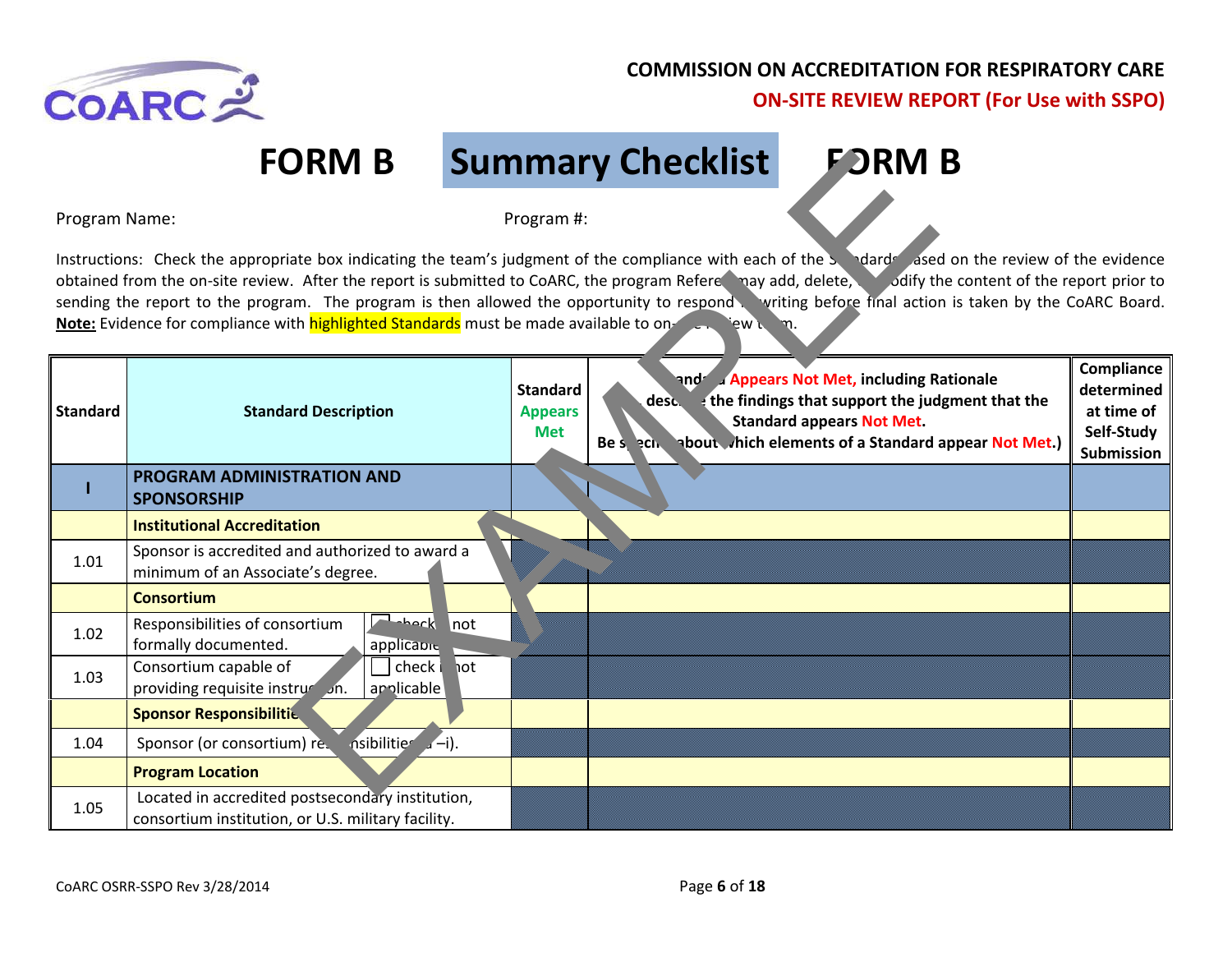

| <b>Standard</b> | <b>Standard Description</b>                                                                       |                            | <b>Standard</b><br><b>Appears</b><br><b>Met</b> | <b>Standard Appears Not Mraincluding Rationale</b><br>(i.e., describe the findings the <i>dpport</i> the judgment that the<br>Standard pears N Met.<br>Be specific about which elen ts of standard appear Not Met.) | Compliance<br>determined<br>at time of<br>Self-Study<br><b>Submission</b> |
|-----------------|---------------------------------------------------------------------------------------------------|----------------------------|-------------------------------------------------|---------------------------------------------------------------------------------------------------------------------------------------------------------------------------------------------------------------------|---------------------------------------------------------------------------|
| 1.06            | Sponsor provides equivalent<br>academic support and resources to<br>all program locations.        | check if not<br>applicable |                                                 |                                                                                                                                                                                                                     |                                                                           |
| 1.07            | Program academic policies apply to all locations.                                                 |                            |                                                 | Ration <sup>2</sup>                                                                                                                                                                                                 |                                                                           |
|                 | <b>Substantive Changes</b>                                                                        |                            |                                                 |                                                                                                                                                                                                                     |                                                                           |
| 1.08            | Substantive Changes reported<br>according to CoARC Policy 9.0                                     | check if not<br>applicable |                                                 | Rationale:                                                                                                                                                                                                          |                                                                           |
|                 | <b>Affiliate Agreements</b>                                                                       |                            |                                                 |                                                                                                                                                                                                                     |                                                                           |
| 1.09            | Formal agreement/MOU bw sponsor & affiliates.                                                     |                            |                                                 | Rationale:                                                                                                                                                                                                          |                                                                           |
| $\mathbf{H}$    | <b>INSTITUTIONAL AND PERSONNEL RESOURCES</b>                                                      |                            |                                                 |                                                                                                                                                                                                                     |                                                                           |
|                 | <b>Institutional Resources</b>                                                                    |                            |                                                 |                                                                                                                                                                                                                     |                                                                           |
| 2.01            | Sponsor ensures that resources are sufficient to<br>achieve program goals regardless of location. |                            |                                                 | Rationale:                                                                                                                                                                                                          |                                                                           |
|                 | <b>Personnel Resources</b>                                                                        |                            |                                                 |                                                                                                                                                                                                                     |                                                                           |
| 2.02            | Sponsor ensures sufficient number of qualierd<br>faculty, preceptors, and admin/teck manor staff. |                            |                                                 | Rationale:                                                                                                                                                                                                          |                                                                           |
|                 | <b>Key Program Personnel</b>                                                                      |                            |                                                 |                                                                                                                                                                                                                     |                                                                           |
| 2.03            | Sponsor appoints FT PD and DCE, and MD.                                                           |                            |                                                 |                                                                                                                                                                                                                     |                                                                           |
|                 | <b>Program Director</b>                                                                           |                            |                                                 |                                                                                                                                                                                                                     |                                                                           |
| 2.04            | Responsibilities.                                                                                 |                            |                                                 | Rationale:                                                                                                                                                                                                          |                                                                           |
| 2.05            | Holds valid RRT and profession. "ice                                                              | $2$ /cert.                 |                                                 |                                                                                                                                                                                                                     |                                                                           |
| 2.06            | Has at least a Baccalaureate degree.                                                              |                            |                                                 |                                                                                                                                                                                                                     |                                                                           |
| 2.07            | Has min 4 yrs RRT/2 yrs clinical/2 yrs teaching.                                                  |                            |                                                 |                                                                                                                                                                                                                     |                                                                           |
| 2.08            | Has regular/consistent contact w/fac & students.                                                  |                            |                                                 | <b>Rationale:</b>                                                                                                                                                                                                   |                                                                           |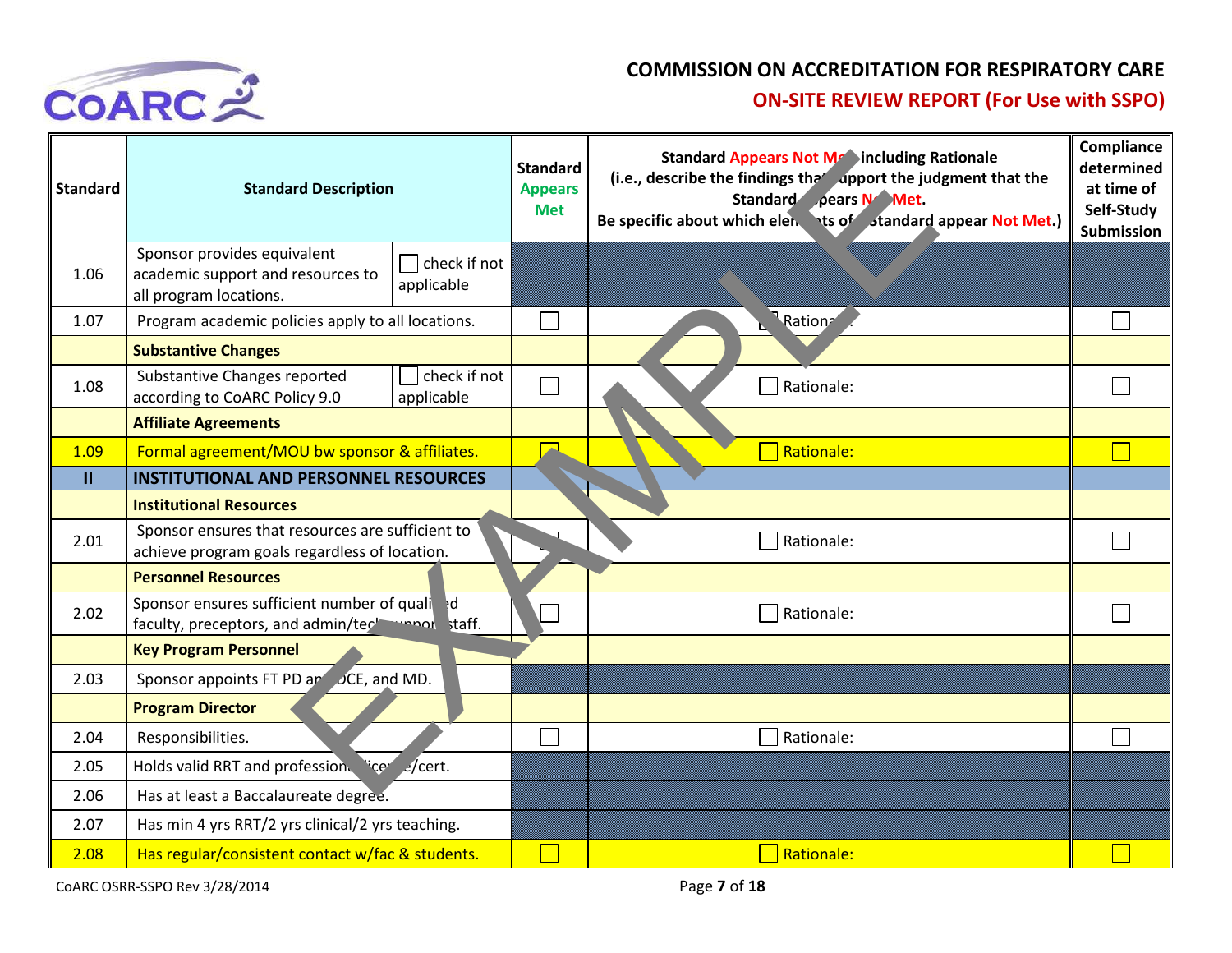

| <b>Standard</b> | <b>Standard Description</b>                            | <b>Standard</b><br><b>Appears</b><br><b>Met</b> | <b>Standard Appears Not Me Sincluding Rationale</b><br>(i.e., describe the findings that upport the judgment that the<br>Standard pears N Met.<br>Be specific about which elen ts of standard appear Not Met.) | Compliance<br>determined<br>at time of<br>Self-Study<br><b>Submission</b> |
|-----------------|--------------------------------------------------------|-------------------------------------------------|----------------------------------------------------------------------------------------------------------------------------------------------------------------------------------------------------------------|---------------------------------------------------------------------------|
|                 | <b>Director of Clinical Education</b>                  |                                                 |                                                                                                                                                                                                                |                                                                           |
| 2.09            | Responsibilities.                                      |                                                 | Rationale:                                                                                                                                                                                                     |                                                                           |
| 2.10            | Holds valid RRT and professional license/cert.         |                                                 |                                                                                                                                                                                                                |                                                                           |
| 2.11            | Has at least a Baccalaureate degree.                   |                                                 |                                                                                                                                                                                                                |                                                                           |
| 2.12            | Has min 4 yrs RRT/2 yrs clinical/2 yrs teaching.       |                                                 |                                                                                                                                                                                                                |                                                                           |
| 2.13            | Has regular/consistent contact w/fac, clin, students.  |                                                 | Rationale:                                                                                                                                                                                                     |                                                                           |
|                 | <b>Medical Director</b>                                |                                                 |                                                                                                                                                                                                                |                                                                           |
| 2.14            | MD responsibilities and qualifications.                |                                                 | Rationale:                                                                                                                                                                                                     |                                                                           |
|                 | <b>Instructional Faculty</b>                           |                                                 |                                                                                                                                                                                                                |                                                                           |
| 2.15            | Sufficient faculty; student to clin faculty ratio ≤ 6; |                                                 | Rationale:                                                                                                                                                                                                     |                                                                           |
| 2.16            | Instructor qualifications.                             |                                                 | Rationale:                                                                                                                                                                                                     |                                                                           |
|                 | <b>Administrative Support Staff</b>                    |                                                 |                                                                                                                                                                                                                |                                                                           |
| 2.17            | Sufficient administrative and clerical suppo           |                                                 | Rationale:                                                                                                                                                                                                     |                                                                           |
| $\mathbf{III}$  | PROGRAM GOALS, OUTCOMES,<br><b>ASSESSMENT</b>          |                                                 |                                                                                                                                                                                                                |                                                                           |
|                 | <b>Statement of Program Gor</b>                        |                                                 |                                                                                                                                                                                                                |                                                                           |
| 3.01            | Statements define min. I'm expressions.                |                                                 | Rationale:                                                                                                                                                                                                     |                                                                           |
| 3.02            | Statements reviewed annually by progra                 |                                                 | Rationale:                                                                                                                                                                                                     |                                                                           |
| 3.03            | Goals compatible w/ nationally sensed standards.       |                                                 | Rationale:                                                                                                                                                                                                     |                                                                           |
| 3.04            | Advisory committee composition & responsibilities.     |                                                 | Rationale:                                                                                                                                                                                                     |                                                                           |
|                 | <b>Assessment of Program Goals</b>                     |                                                 |                                                                                                                                                                                                                |                                                                           |
| 3.05            | Systematic assessment process instituted.              |                                                 | Reviewed at the time of the annual report submission for compliance.                                                                                                                                           |                                                                           |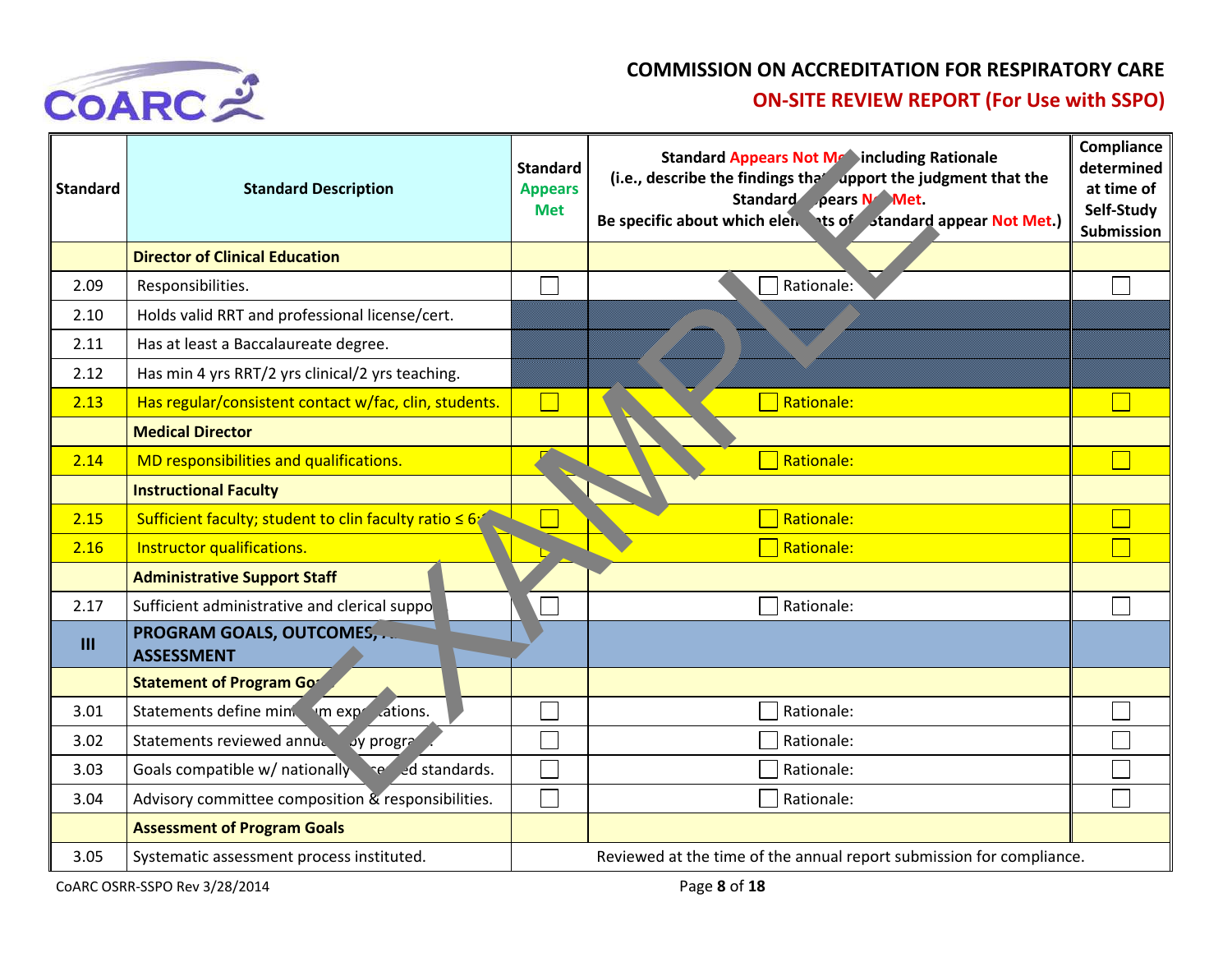

| <b>Standard</b> | <b>Standard Description</b>                                                     |                                        | <b>Standard</b><br><b>Appears</b><br><b>Met</b>                      | <b>Standard Appears Not Metaincluding Rationale</b><br>(i.e., describe the findings that apport the judgment that the<br>Standard pears N Met.<br>Be specific about which elen ts of standard appear Not Met.) | Compliance<br>determined<br>at time of<br>Self-Study<br>Submission |
|-----------------|---------------------------------------------------------------------------------|----------------------------------------|----------------------------------------------------------------------|----------------------------------------------------------------------------------------------------------------------------------------------------------------------------------------------------------------|--------------------------------------------------------------------|
| 3.06            | Distance ed effectiveness/outcomes<br>reported for base program and<br>options. | $\boxtimes$ check if<br>not applicable |                                                                      |                                                                                                                                                                                                                |                                                                    |
|                 | <b>Assessment of Program Resources</b>                                          |                                        |                                                                      |                                                                                                                                                                                                                |                                                                    |
| 3.07            | Assessed at least annually by using RAM.                                        |                                        |                                                                      | nale:                                                                                                                                                                                                          |                                                                    |
| 3.08            | Components documented for each resource.                                        |                                        |                                                                      | Rationale:                                                                                                                                                                                                     |                                                                    |
|                 | <b>Student Evaluation</b>                                                       |                                        |                                                                      |                                                                                                                                                                                                                |                                                                    |
| 3.09            | Documented w/ sufficient frequency/remediation.                                 |                                        |                                                                      | Rationale:                                                                                                                                                                                                     |                                                                    |
| 3.10            | Conducted uniformly and equitably.                                              |                                        |                                                                      | Rationale:                                                                                                                                                                                                     |                                                                    |
| 3.11            | Inter-rater reliability for clinical evaluations.                               |                                        |                                                                      | Rationale:                                                                                                                                                                                                     |                                                                    |
|                 | <b>Assessment of Program Outcomes</b>                                           |                                        |                                                                      |                                                                                                                                                                                                                |                                                                    |
| 3.12            | Assessed annually using CoARC surveys.                                          |                                        |                                                                      | Rationale:                                                                                                                                                                                                     |                                                                    |
| 3.13            | Outcomes meet CoARC assessment thresh ds.                                       |                                        |                                                                      | Reviewed at the time of the annual report submission for compliance.                                                                                                                                           |                                                                    |
| 3.14            | Action plan developed for sub-threshold ou omes.                                |                                        |                                                                      | Reviewed at the time of the annual report submission for compliance.                                                                                                                                           |                                                                    |
|                 | <b>Reporting of Program Resources</b>                                           |                                        |                                                                      |                                                                                                                                                                                                                |                                                                    |
| 3.15            | CoARC Annual RCS reporting Jol submitted.                                       |                                        | Reviewed at the time of the annual report submission for compliance. |                                                                                                                                                                                                                |                                                                    |
|                 | <b>Clinical Site Evaluation</b>                                                 |                                        |                                                                      |                                                                                                                                                                                                                |                                                                    |
| 3.16            | <b>Processes consistent, effective and ongointly</b>                            |                                        |                                                                      | Rationale:                                                                                                                                                                                                     |                                                                    |
| <b>IV</b>       | <b>CURRICULUM</b>                                                               |                                        |                                                                      |                                                                                                                                                                                                                |                                                                    |
| 4.01            | Prepares students to take and pa. e NBRC SDS.                                   |                                        |                                                                      | Rationale:                                                                                                                                                                                                     |                                                                    |
| 4.02            | Competencies defined, evaluated, & communicated.                                |                                        |                                                                      | Rationale:                                                                                                                                                                                                     |                                                                    |
| 4.03            | Course syllabi provided for each SSPO course.                                   |                                        |                                                                      | Rationale:                                                                                                                                                                                                     |                                                                    |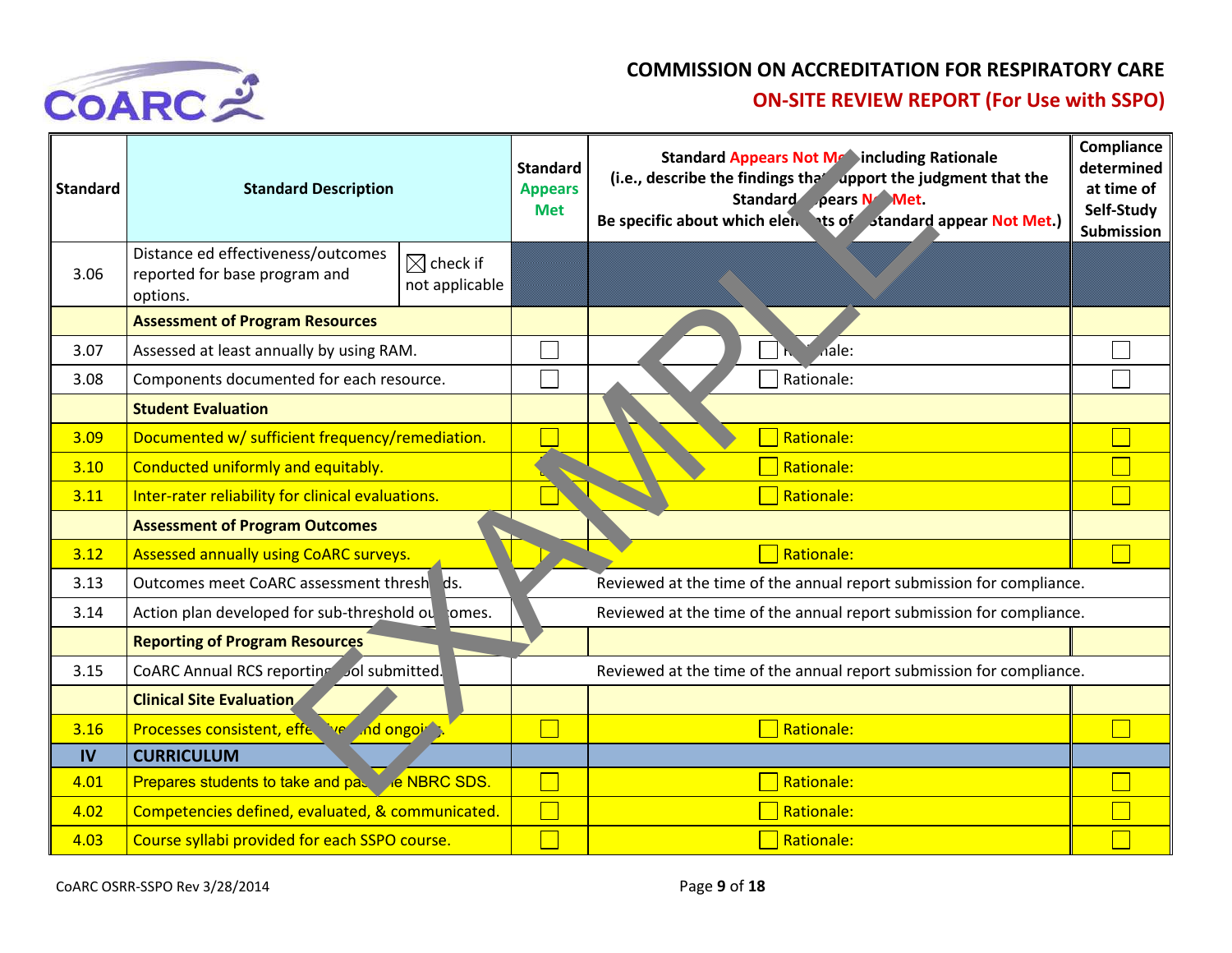

| <b>Standard</b> | <b>Standard Description</b>                                                                     | <b>Standard</b><br><b>Appears</b><br><b>Met</b> | <b>Standard Appears Not Mraincluding Rationale</b><br>(i.e., describe the findings the <i>dpport</i> the judgment that the<br>Standard pears N Met.<br>Be specific about which elen ts of standard appear Not Met.) | Compliance<br>determined<br>at time of<br>Self-Study<br>Submission |
|-----------------|-------------------------------------------------------------------------------------------------|-------------------------------------------------|---------------------------------------------------------------------------------------------------------------------------------------------------------------------------------------------------------------------|--------------------------------------------------------------------|
|                 | <b>Minimum Course Content</b>                                                                   |                                                 |                                                                                                                                                                                                                     |                                                                    |
| 4.04            | Curriculum includes and integrates specified areas.                                             |                                                 | <b>Rationale:</b>                                                                                                                                                                                                   |                                                                    |
| 4.05            | Curriculum includes and integrates specified areas.                                             |                                                 |                                                                                                                                                                                                                     |                                                                    |
| 4.06            | Curriculum includes and integrates specified areas.                                             |                                                 | <b>Hi</b> ale:                                                                                                                                                                                                      |                                                                    |
| 4.07            | Reviewed/revised to ensure consistency with<br>program-defined competencies.                    |                                                 | Rationale:                                                                                                                                                                                                          |                                                                    |
|                 | <b>Minimum Competencies</b>                                                                     |                                                 |                                                                                                                                                                                                                     |                                                                    |
| 4.08            | Interpersonal and communication skills.                                                         |                                                 | <b>Rationale:</b>                                                                                                                                                                                                   |                                                                    |
| 4.09            | Application of problem solving strategies.                                                      |                                                 | <b>Rationale:</b>                                                                                                                                                                                                   |                                                                    |
|                 | <b>Length of Study</b>                                                                          |                                                 |                                                                                                                                                                                                                     |                                                                    |
| 4.10            | Sufficient to acquire knowledge/competencies.                                                   |                                                 | Rationale:                                                                                                                                                                                                          |                                                                    |
|                 | <b>Equivalency</b>                                                                              |                                                 |                                                                                                                                                                                                                     |                                                                    |
| 4.11            | Course content, learning experiences, and cess to<br>learning materials regardless of location. |                                                 | Rationale:                                                                                                                                                                                                          |                                                                    |
|                 | <b>Clinical Practice</b>                                                                        |                                                 |                                                                                                                                                                                                                     |                                                                    |
| 4.12            | Sufficient quality/duration to eet program<br>bals.                                             |                                                 | Rationale:                                                                                                                                                                                                          |                                                                    |
| $\mathbf{V}$    | <b>FAIR PRACTICES AND PLORDKETPING</b>                                                          |                                                 |                                                                                                                                                                                                                     |                                                                    |
|                 | <b>Disclosure</b>                                                                               |                                                 |                                                                                                                                                                                                                     |                                                                    |
| 5.01            | Published info accurately re. ts progree offered.                                               |                                                 | Rationale:                                                                                                                                                                                                          |                                                                    |
| 5.02            | Required info made known to $a_k$ is not at students.                                           |                                                 | Rationale:                                                                                                                                                                                                          |                                                                    |
| 5.03            | CoARC URL on program website/known to public.                                                   |                                                 |                                                                                                                                                                                                                     |                                                                    |
|                 | <b>Non-discriminatory Practice</b>                                                              |                                                 |                                                                                                                                                                                                                     |                                                                    |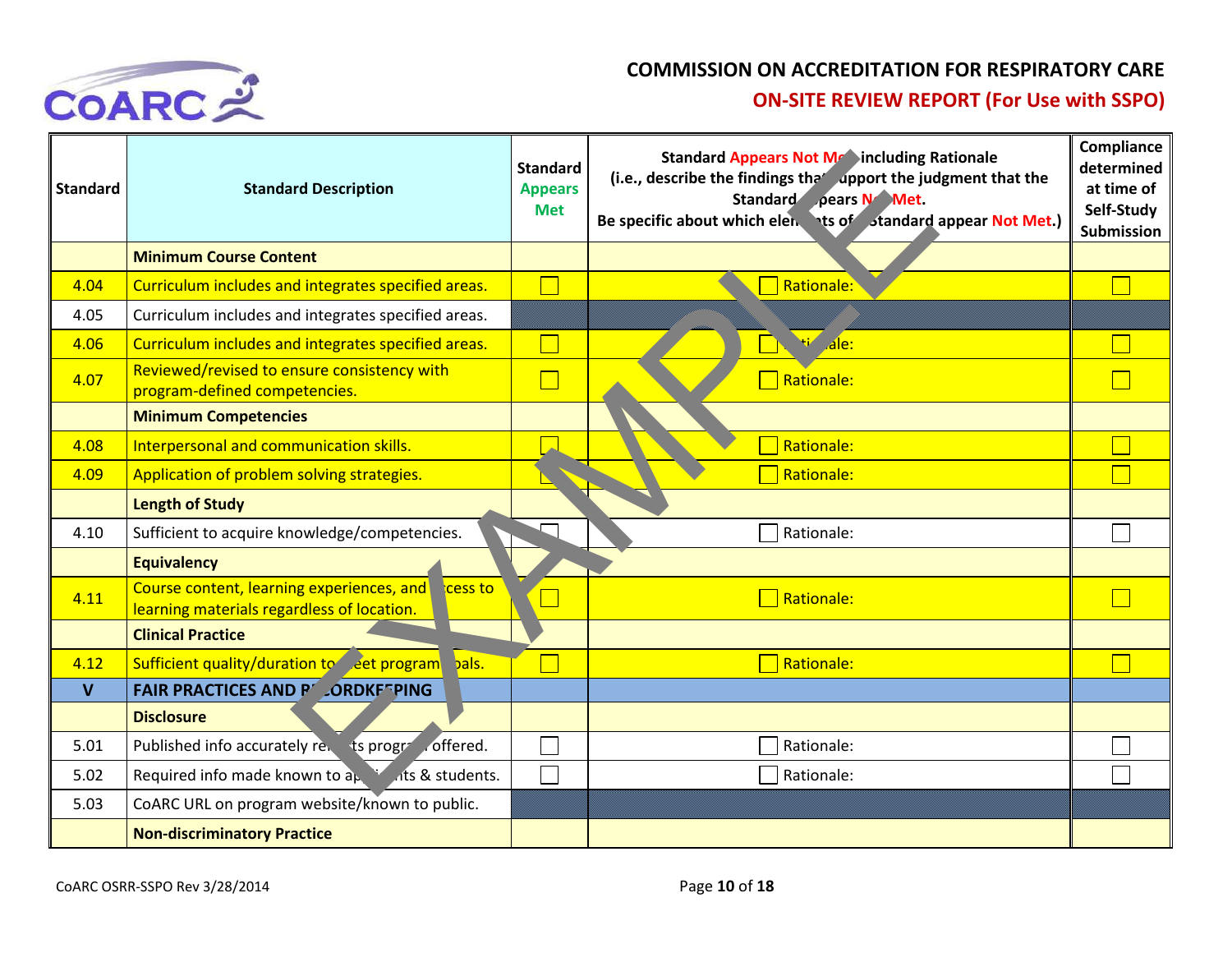

| <b>Standard</b> | <b>Standard Description</b>                                                                         | <b>Standard</b><br><b>Appears</b><br><b>Met</b> | <b>Standard Appears Not Me Sincluding Rationale</b><br>(i.e., describe the findings that upport the judgment that the<br>Standard pears N Met.<br>Be specific about which elen ts of standard appear Not Met.) | <b>Compliance</b><br>determined<br>at time of<br>Self-Study<br><b>Submission</b> |
|-----------------|-----------------------------------------------------------------------------------------------------|-------------------------------------------------|----------------------------------------------------------------------------------------------------------------------------------------------------------------------------------------------------------------|----------------------------------------------------------------------------------|
| 5.04            | Program activities are non-discriminatory and lawful.                                               |                                                 |                                                                                                                                                                                                                |                                                                                  |
| 5.05            | Appeal procedures ensure fairness/due process.                                                      |                                                 |                                                                                                                                                                                                                |                                                                                  |
| 5.06            | Faculty grievance procedure made known to faculty.                                                  |                                                 |                                                                                                                                                                                                                |                                                                                  |
| 5.07            | Policies are consistent with fed/state laws and regs.                                               |                                                 |                                                                                                                                                                                                                |                                                                                  |
| 5.08            | Students admitted according to published policies.                                                  |                                                 | Rationale:                                                                                                                                                                                                     |                                                                                  |
| 5.09            | Agreements with all clinical sites secured only by<br>program; preceptors designated for each site. |                                                 | Rationale:                                                                                                                                                                                                     |                                                                                  |
| 5.10            | Advanced placement policies documented.                                                             |                                                 |                                                                                                                                                                                                                |                                                                                  |
|                 | <b>Safeguards</b>                                                                                   |                                                 |                                                                                                                                                                                                                |                                                                                  |
| 5.11            | Health and safety of patients, students, and faculty<br>adequately safeguarded.                     |                                                 | Rationale:                                                                                                                                                                                                     |                                                                                  |
| 5.12            | Students are not substituted for staff.                                                             |                                                 | Rationale:                                                                                                                                                                                                     |                                                                                  |
| 5.13            | Students do not receive remuneration in ethange<br>for clinical coursework and experiences.         |                                                 | Rationale:                                                                                                                                                                                                     |                                                                                  |
|                 | <b>Academic Guidance</b>                                                                            |                                                 |                                                                                                                                                                                                                |                                                                                  |
| 5.14            | Program ensures availability to all students.                                                       |                                                 |                                                                                                                                                                                                                |                                                                                  |
| 5.15            | students have access to accept emic support se rices.                                               |                                                 | Rationale:                                                                                                                                                                                                     |                                                                                  |
| 5.16            | Timely access to faculty in assist e/counse hg.                                                     |                                                 |                                                                                                                                                                                                                |                                                                                  |
|                 | <b>Student Identification</b>                                                                       |                                                 |                                                                                                                                                                                                                |                                                                                  |
| 5.17            | Students are clearly identified<br><i>d</i> ical setting.                                           |                                                 | Rationale:                                                                                                                                                                                                     |                                                                                  |
|                 | <b>Student Records</b>                                                                              |                                                 |                                                                                                                                                                                                                |                                                                                  |
| 5.18            | Records/grades secure, safe, and accessible.                                                        |                                                 | Rationale:                                                                                                                                                                                                     |                                                                                  |
| 5.19            | Student evals maintained in sufficient detail/5 years.                                              |                                                 | Rationale:                                                                                                                                                                                                     |                                                                                  |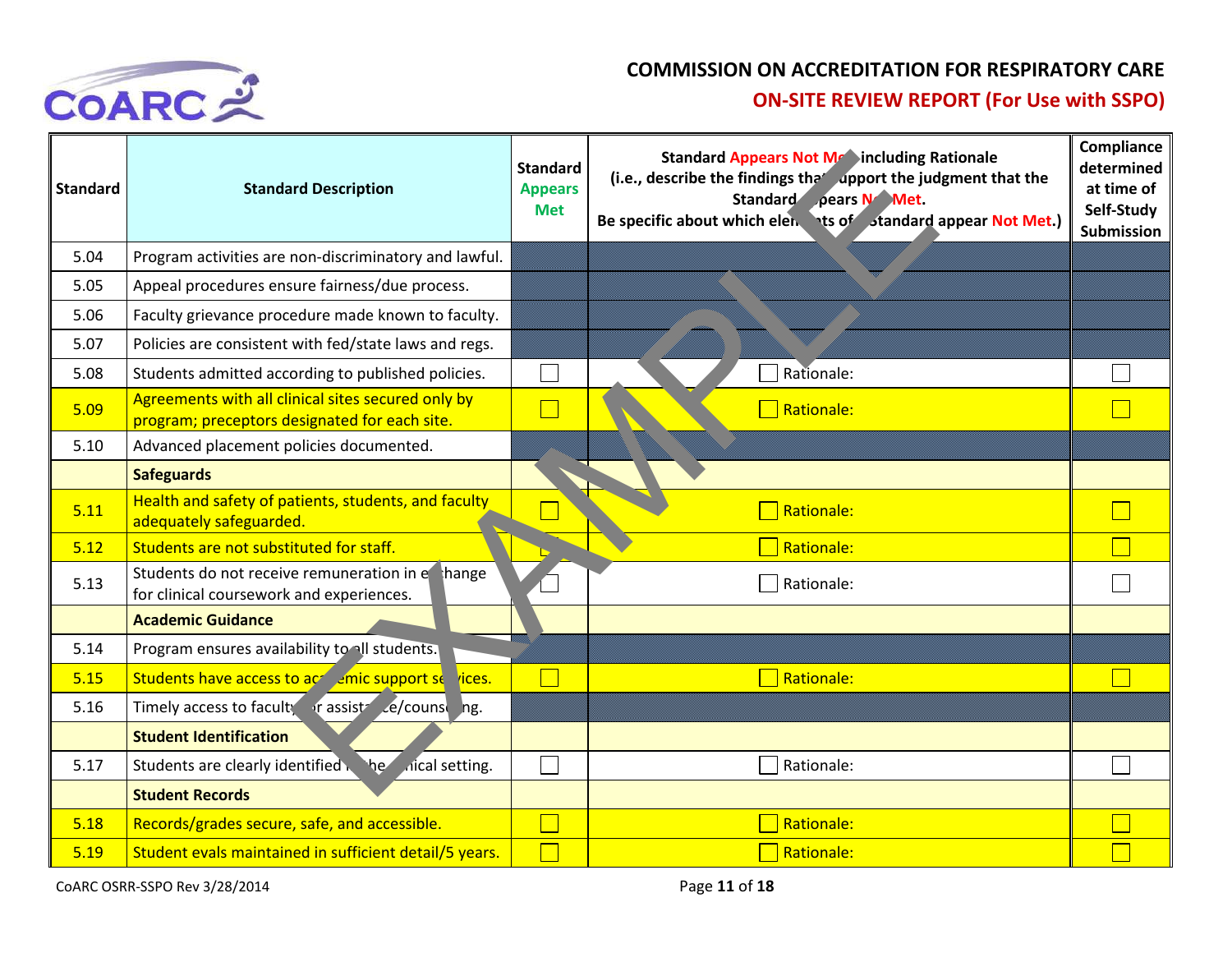

| <b>Standard</b> | <b>Standard Description</b>                           | <b>Standard</b><br><b>Appears</b><br><b>Met</b>                                                                       | <b>Standard Appears Not Metaincluding Rationale</b><br>(i.e., describe the findings that upport the judgment that the<br>Standard pears N Met.<br>Be specific about which elen ts of standard appear Not Met.) | Compliance<br>determined<br>at time of<br>Self-Study<br>Submission |
|-----------------|-------------------------------------------------------|-----------------------------------------------------------------------------------------------------------------------|----------------------------------------------------------------------------------------------------------------------------------------------------------------------------------------------------------------|--------------------------------------------------------------------|
| 5.20            | Specified student records kept by sponsor.            |                                                                                                                       | Rationa                                                                                                                                                                                                        |                                                                    |
|                 | <b>Program Records</b>                                |                                                                                                                       |                                                                                                                                                                                                                |                                                                    |
| 5.21            | Prog records maintained in sufficient detail/5 years. | <b>Contract Contract Contract Contract Contract Contract Contract Contract Contract Contract Contract Contract Co</b> | Rational                                                                                                                                                                                                       |                                                                    |
| 5.22            | Specified program records kept by sponsor.            |                                                                                                                       | ti de:                                                                                                                                                                                                         |                                                                    |
|                 | $\overline{\mathbf{v}}$                               |                                                                                                                       |                                                                                                                                                                                                                |                                                                    |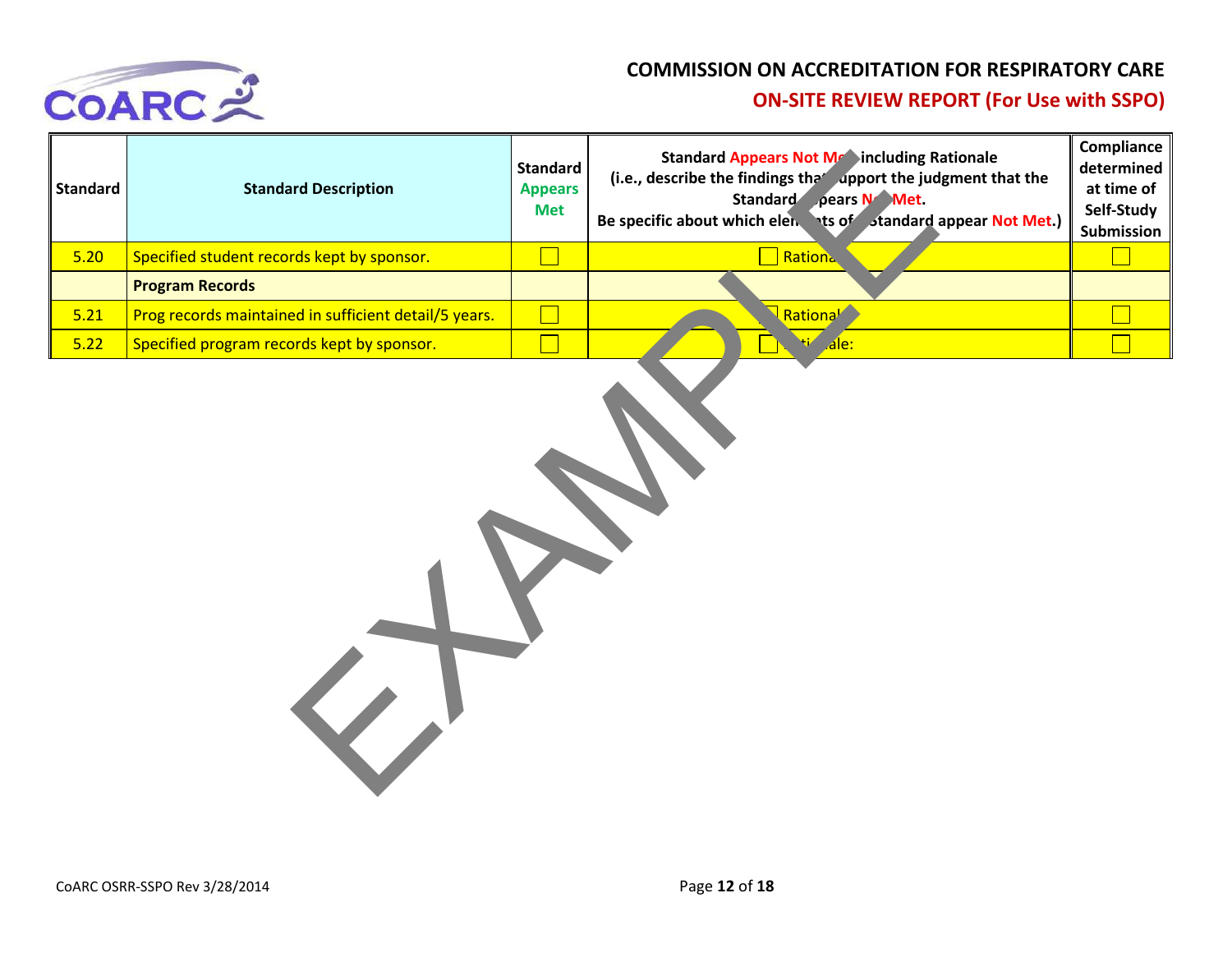

| <b>FORM C</b>           | <b>Strengths</b>                    |              |  |  |  |  |
|-------------------------|-------------------------------------|--------------|--|--|--|--|
| Program Name:           |                                     | Program #: 4 |  |  |  |  |
|                         | Write the Strengths of the program. |              |  |  |  |  |
|                         |                                     |              |  |  |  |  |
|                         |                                     |              |  |  |  |  |
|                         |                                     |              |  |  |  |  |
|                         |                                     |              |  |  |  |  |
|                         |                                     |              |  |  |  |  |
|                         |                                     |              |  |  |  |  |
|                         |                                     |              |  |  |  |  |
| *Duplicate as Necessary |                                     |              |  |  |  |  |
|                         |                                     |              |  |  |  |  |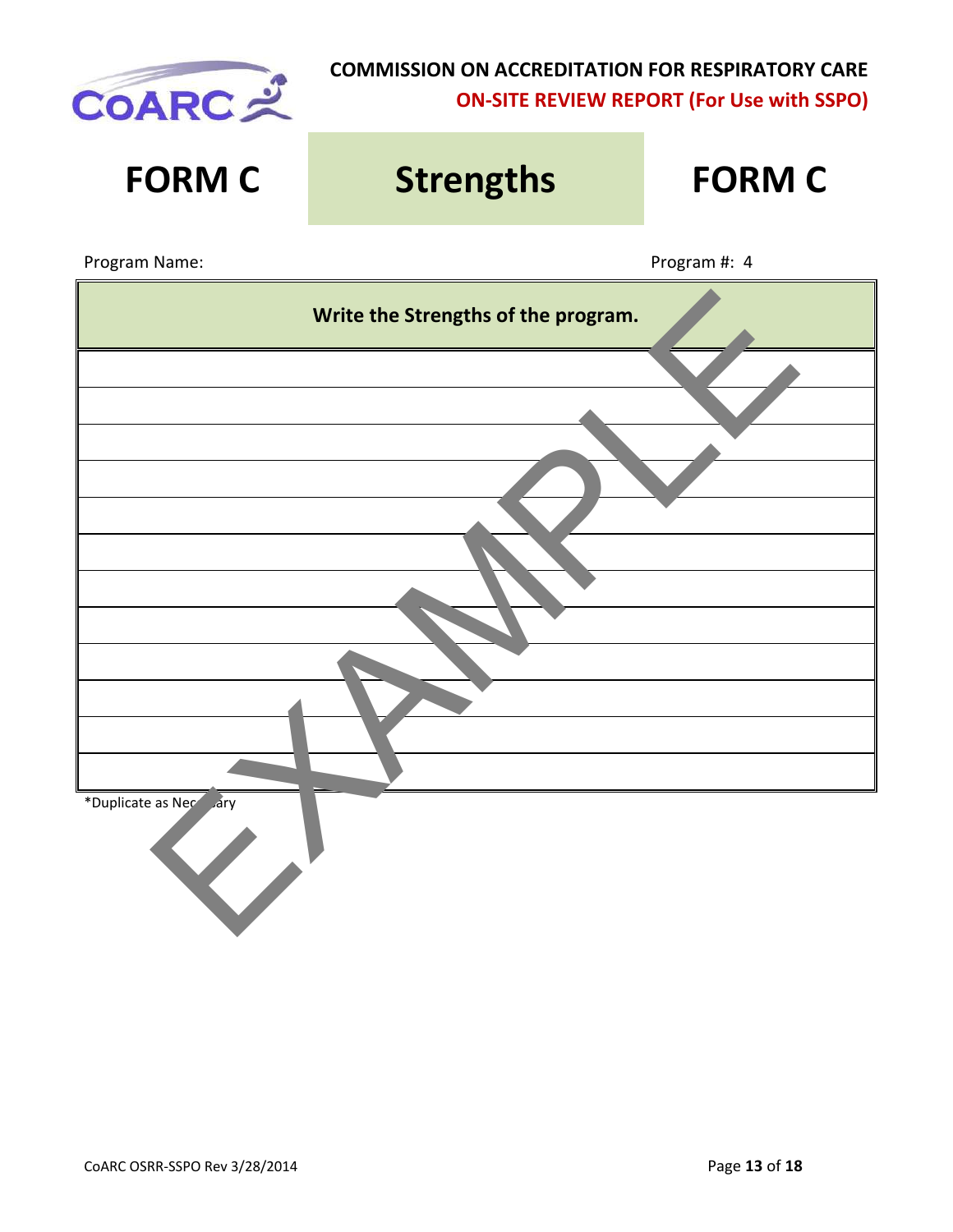

# **FORM D Suggestions for Enhancement FORM D**

Program Name:  $\blacksquare$  Program #: 4 **Standard** (Reference) **Write the Suggestions for Enhancement.** (Note: Programs are not required to respond to Suggestions for Enhancement). Duplicate as Necessary Nation Control Control Control Control Control Control Control Control Control Control Control Control Control Control Control Control Control Control Control Control Control Control Control Control Control Control Control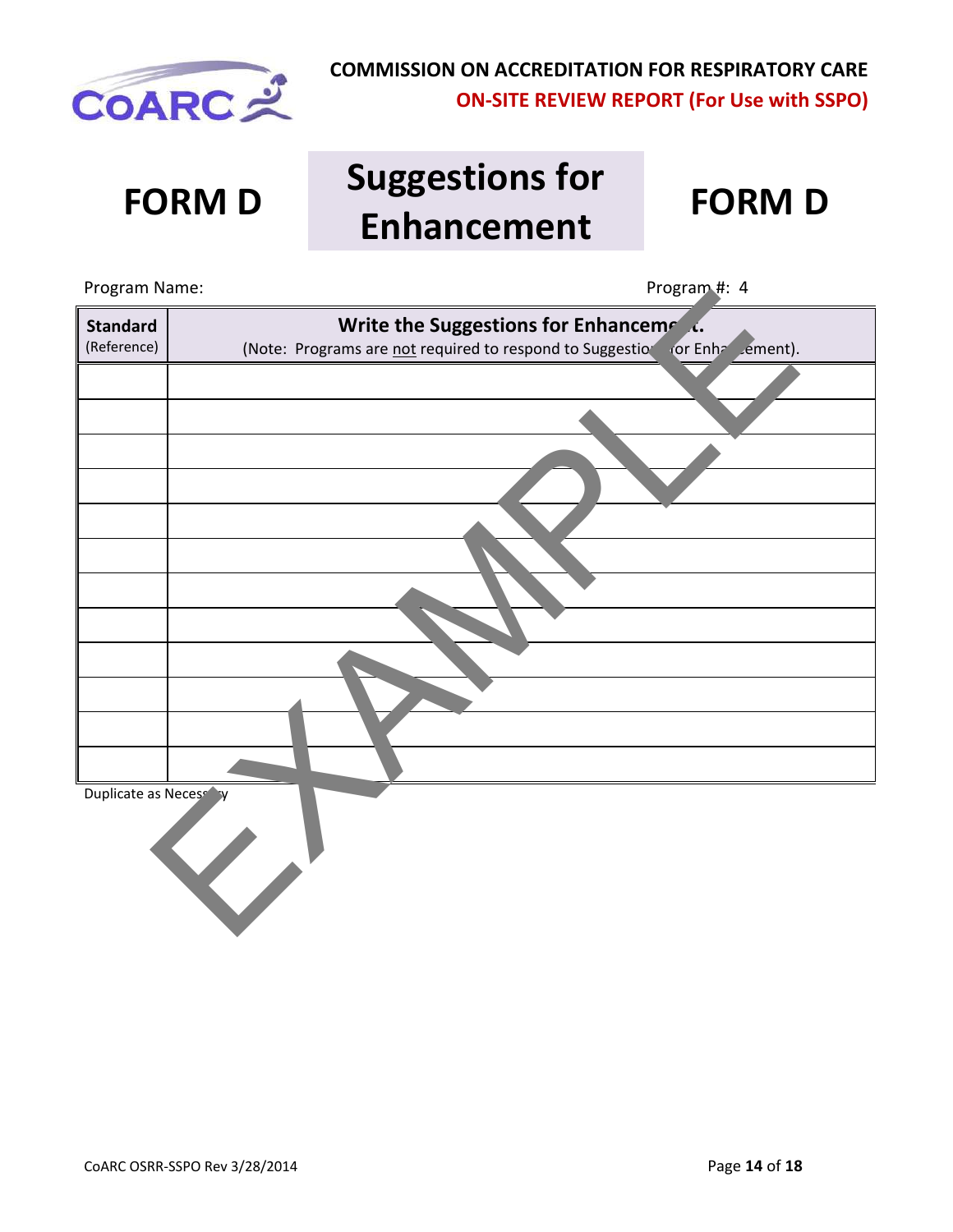

# **FORM E Additional Comments FORM E**

Program Name:  $\blacksquare$  Program #: 4

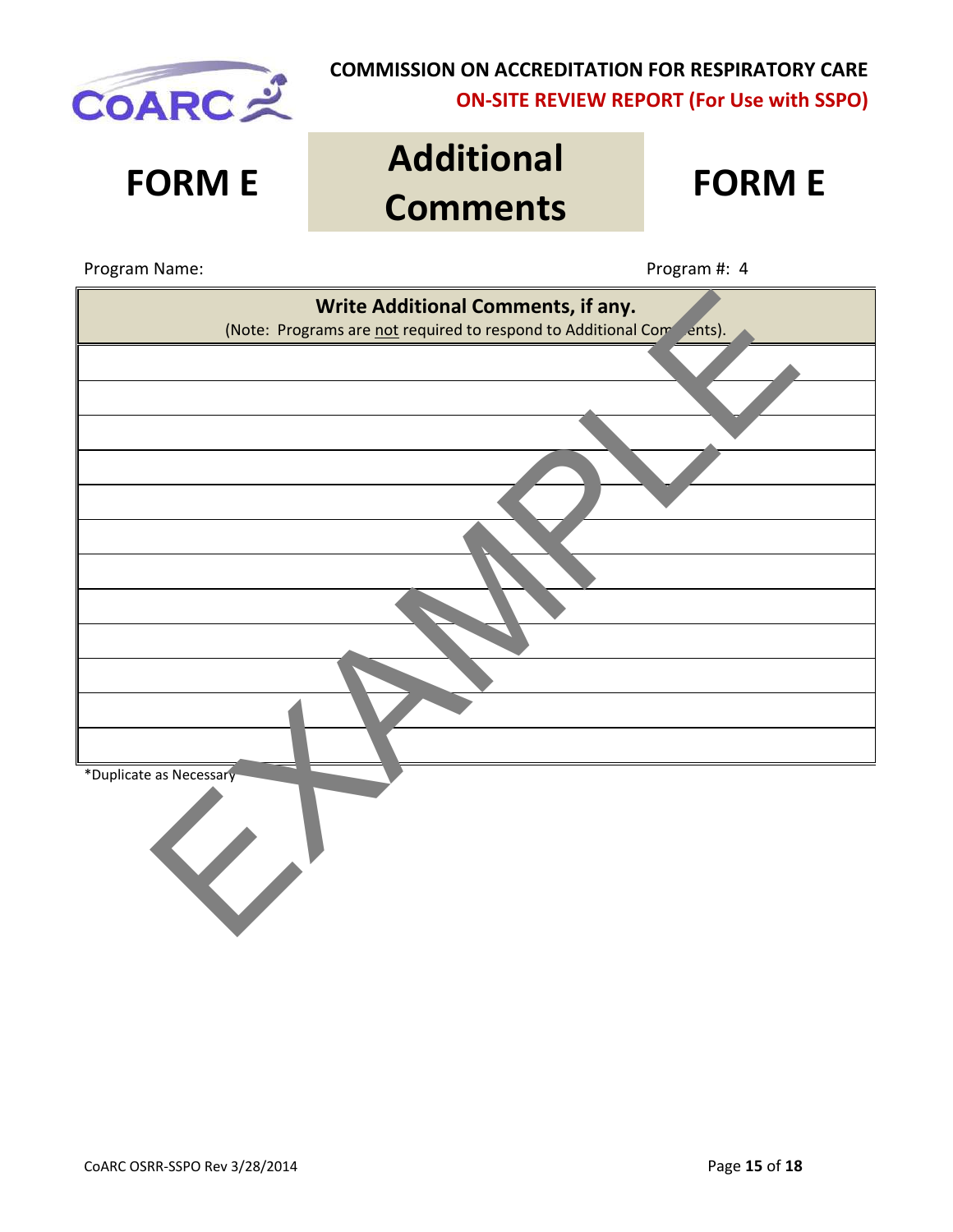

# **FORM X Confidential to COARC**

# **FORM X**

**On-Site Reviewers:** Please respond to each of the special instructions from the Referee and return this page to the CoARC Executive Office with your site visit report. Please **DO NOT** leave a copy of the site visit report with the program.

|                                | page to the CoARC Executive Office with your site visit report. Please <b>DO NOT</b> leave a count of the site visit<br>report with the program.                           |
|--------------------------------|----------------------------------------------------------------------------------------------------------------------------------------------------------------------------|
| Program Name:                  | #: 4<br><b>Pru</b>                                                                                                                                                         |
| <b>Standard</b><br>(Reference) | Section A: On-Site Reviewers should pay particular at the sto the<br>following:<br>For Co <sup>p</sup> & use ONLY).<br>(Note: Do NOT present this information to<br>ogra l |
|                                | Referee's Comments from Self-Study:                                                                                                                                        |
|                                | On-site Reviewer's Findings:                                                                                                                                               |
|                                | On-site Reviewers Recommendati                                                                                                                                             |
|                                | Referee's Comments from Self-Study:                                                                                                                                        |
|                                | On-site Reviewer <sup>*</sup> Finding                                                                                                                                      |
|                                | On-site Partenance Recommen tions:                                                                                                                                         |
|                                | eree's Commer<br>₽<br>from Self-Study:                                                                                                                                     |
|                                | e Review s Findings:                                                                                                                                                       |
|                                | On-site <b>Neviewers</b> Recommendations:                                                                                                                                  |
|                                | Referee's Comments from Self-Study:                                                                                                                                        |
|                                | On-site Reviewer's Findings:                                                                                                                                               |

On-site Reviewers Recommendations: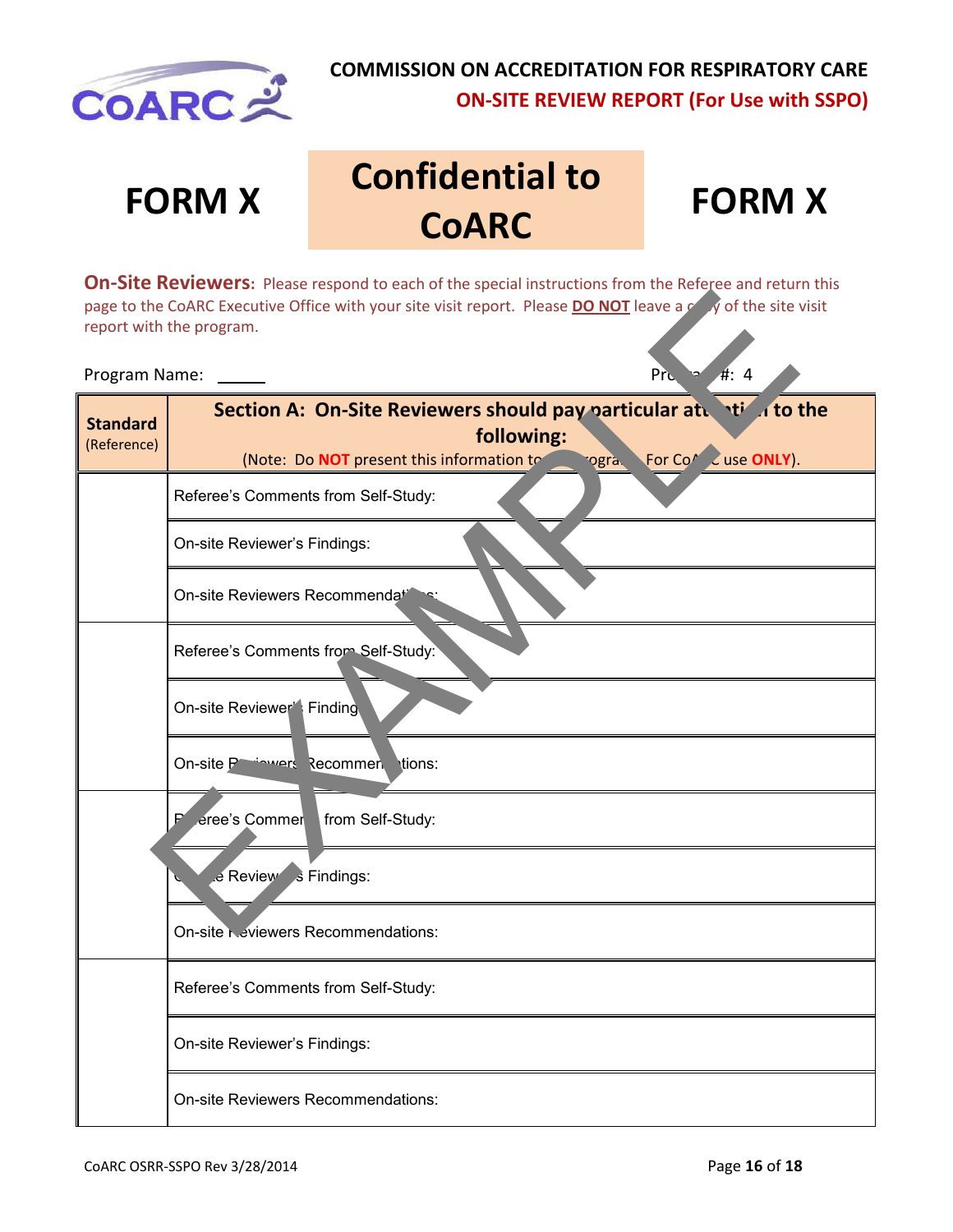

|                                | Referee's Comments from Self-Study:                                                                                                                   |               |
|--------------------------------|-------------------------------------------------------------------------------------------------------------------------------------------------------|---------------|
|                                | On-site Reviewer's Findings:                                                                                                                          |               |
|                                | On-site Reviewers Recommendations:                                                                                                                    |               |
|                                | Referee's Comments from Self-Study:                                                                                                                   |               |
|                                | On-site Reviewer's Findings:                                                                                                                          |               |
|                                | <b>On-site Reviewers Recommendations:</b>                                                                                                             |               |
| Duplicate as Necessary         |                                                                                                                                                       |               |
|                                | Confide tia. to<br><b>FORM X</b><br><b>SoA</b>                                                                                                        | <b>FORM X</b> |
| Program Name:                  |                                                                                                                                                       | Program #:    |
| <b>Standard</b><br>(Reference) | Section B: Write co. mer  Yor remedies for each Citation from Form B.<br>o NOT put it this information to the program. For CoARC use ONLY).<br>(Note: |               |
|                                |                                                                                                                                                       |               |
|                                |                                                                                                                                                       |               |
|                                |                                                                                                                                                       |               |
|                                |                                                                                                                                                       |               |
|                                |                                                                                                                                                       |               |
|                                |                                                                                                                                                       |               |
|                                |                                                                                                                                                       |               |
|                                |                                                                                                                                                       |               |

**Note to SV Team- Please respond to the Referee using Form X Note to CoARC – remove Form X when preparing the report to be sent to the program.**